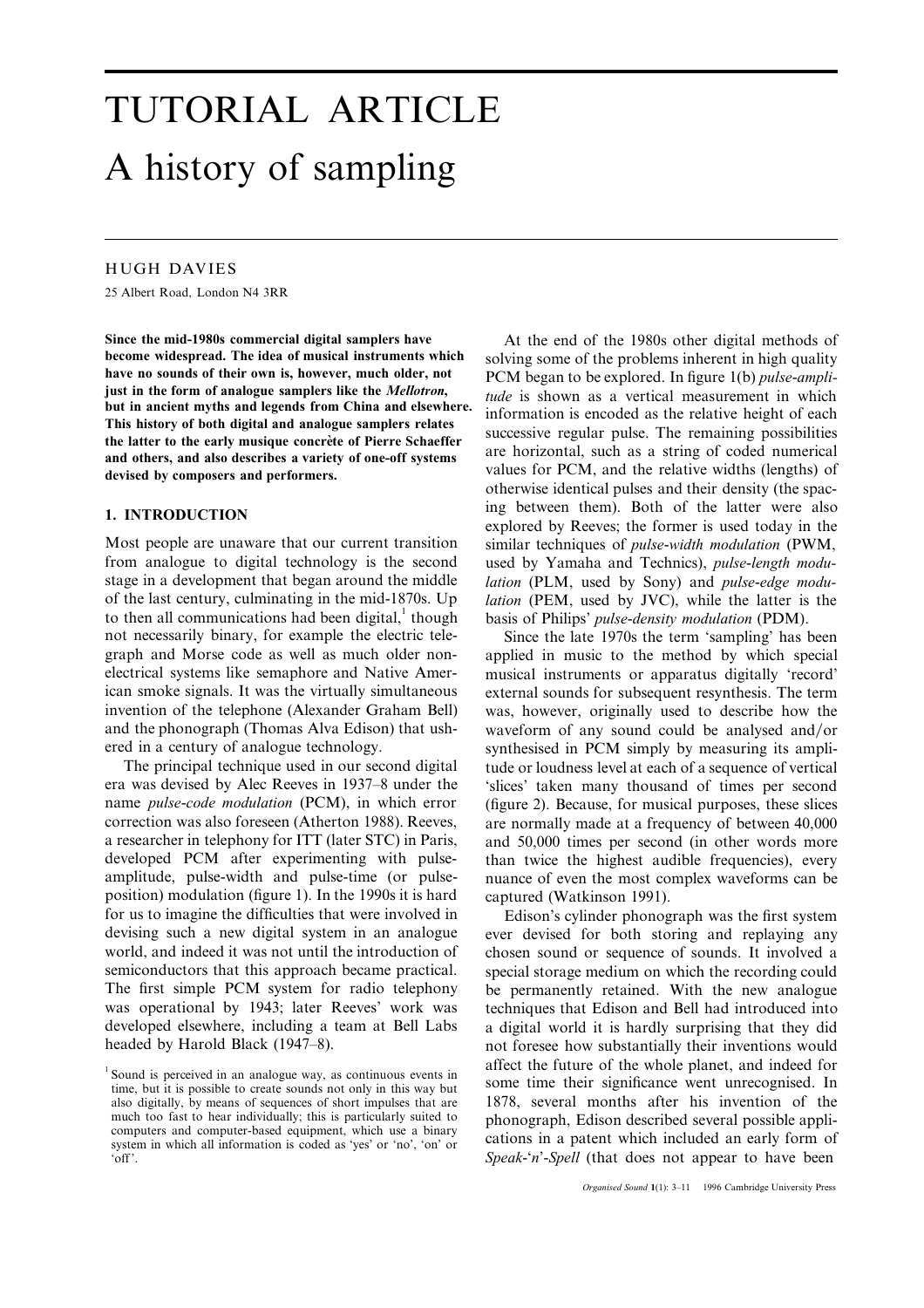constructed), to teach the relationship between each (a) letter of the alphabet and its sound: a set of typewriter keys, each labelled with a single letter, activated the playback of individual sections of a long cylinder that contained the spoken forms of those particular letters.

In the subsequent century many other recording systems were developed, both analogue and, more recently, digital, all of which have been proposed or (b) utilised as the basis for musical instruments and comparable systems, whereby, cuckoo-like, the instrument has no voice of its own, but can be said to 'speak with the voice of another instrument' (Wiffen n.d. [?1991]). For the lack of any better word, *sampling* is used in this survey to describe all of these methods of storing and replaying sounds, using both analogue and digital techniques. Indeed, recent terminology describing digital systems can not only be usefully applied to analogue ones but also gives us greater insight into the ideas and ingenuity behind them.

## **2. EARLY IMITATIONS OF SPEECH AND** (d) **OTHER MUSICAL INSTRUMENTS**

The concept of one instrument that sounds like another is not a new one. In Roman times one of the oldest instruments, the *hydraulis*, the early pneumatically powered pipe organ, was expanded by adding separately controllable parallel sets of pipes (ranks) (e) which were later to be identified by the names of other instruments whose timbres they most closely resembled, leading to the large multitimbral instruments that were installed in many mediaeval European cathedrals. By the eighteenth century birdsong imitations and percussive sound effects were occasionally incorporated. From around 1800 a number of large mechanical organs known as *orchestrions* **Figure 1.** Four different digital versions of the same simple comparatively simple for users to create their own used to show the positive and negative values of an ana-

There has also been a long history of speech syn-<br>the use of complex coding systems to represent negative negative negative negative negative negative negative negative negative negative negative negative negative negativ thesis, in which the human voice is artificially recreated, for a variety of motives (Davies 1979). This goes back to very early myths and legends, especially from China, such as a bamboo spike fixed below a



specifically imitated all the instruments of the sym- analogue signal (a). For the sake of clarity these diagrams phony orchestra or military band with many ranks of are coded with only 4 bits (normally 14, 16 or more bits are pipes and free reeds in addition to built-in percussion used), and show only a small proportion of the hundre pipes and free reeds in addition to built-in percussion used), and show only a small proportion of the hundreds or<br>instruments. In the second half of the twentieth cen-<br>thousands of sample 'slices'. A sequence of measureme instruments. In the second half of the twentieth cen-<br>thousands of sample 'slices'. A sequence of measurements<br>tury imitations of earlier instruments became avail-<br>of an analogue signal requires values both for time (horitury imitations of earlier instruments became avail-<br>able on electronic keyboard instruments, and after<br>the supplanting of analogue synthesizers by digital<br>ones during the 1980s, manufacturers even began to<br>cater for music equivalents of the timbres of some of their analogue binary numerical value (pulse code) (e). The dotted line in predecessors; their programmability also made it (a) is a representation of the zero amplitude axis normally (a) is a representation of the zero amplitude axis normally timbres, and in some cases to set up small third-party logue signal. In all diagrams of figure 1 this zero line has mail order businesses to sell them to other owners. been lowered so that the base line is now zero. This avoids<br>There has also been a long history of speech syn-<br>the use of complex coding systems to represent negative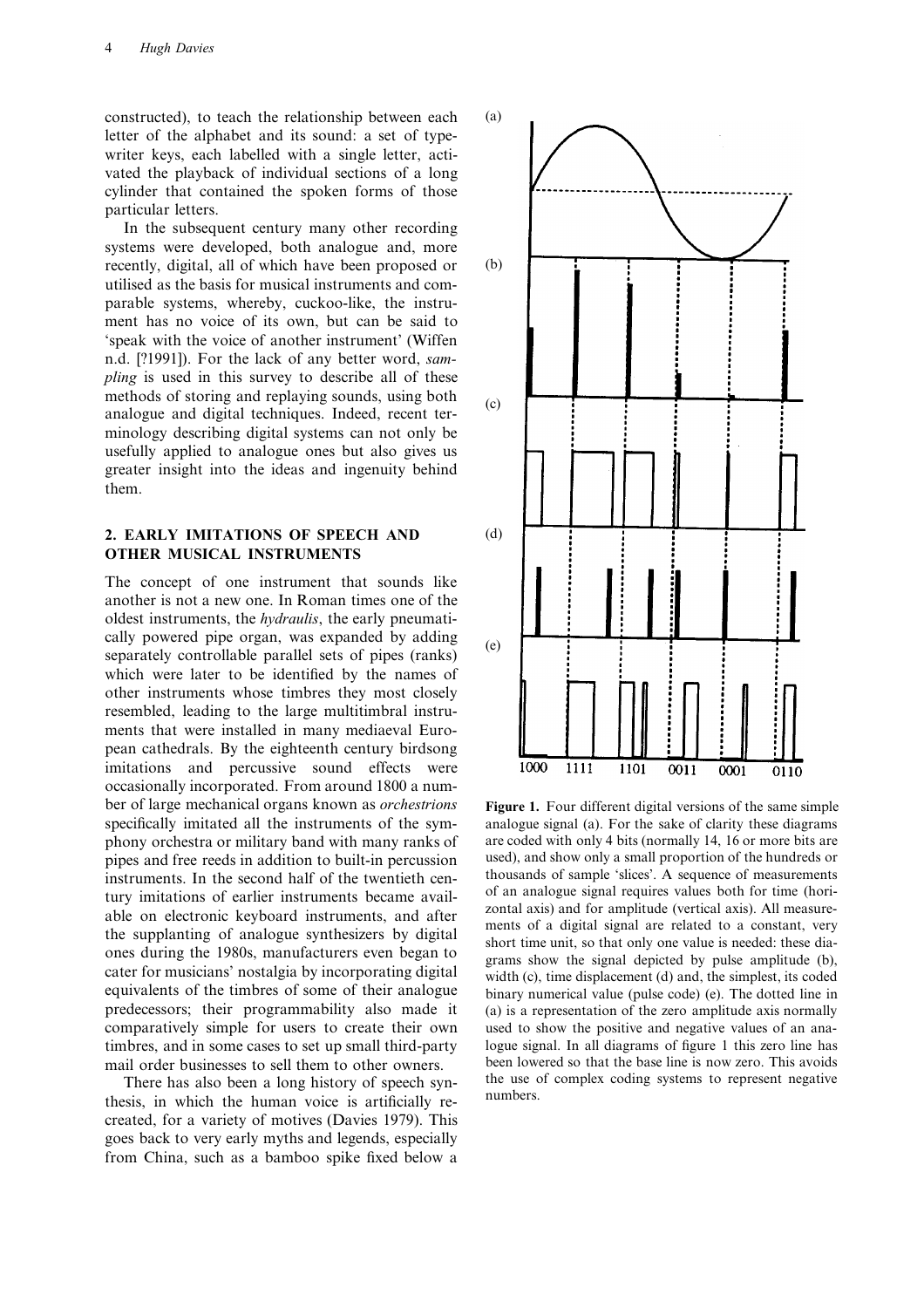

sliding temple door that ran in a groove in the floor, graph were, once again, talking dolls. producing the sounds 'Please close the door' and, in reverse, 'Thank you for closing the door', as well as **3. ANALOGUE SAMPLING:** the speaking heads attributed to several leading **ELECTROMAGNETIC** European religious figures in the thirteenth century, such as Albertus Magnus and Roger Bacon. Serious In 1887 Emile Berliner was the first person to extend exploration with bellows-powered machines began in the idea of Edison's cylinder phonograph success-<br>the second half of the eighteenth century from simple fully, as the disc gramophone. In the following dethe second half of the eighteenth century, from simple. talking dolls to elaborate keyboard-controlled sys-<br>tems in which mechanical equivalents of the human<br>the first magnetic recorder, using magnetised wire. tems in which mechanical equivalents of the human the first magnetic recorder, using magnetised wire.<br>throat, mouth and larvnx were manipulated. One The earliest proposals for basing a musical instruthroat, mouth and larynx were manipulated. One The earliest proposals for basing a musical instrusuch machine (in which the air was mouth-blown) was constructed in 1863 by Bell at the age of sixteen, board phonographs using multiple prerecorded<br>only thirteen years before he invented the telephone cylinders or discs (including patent applications made only thirteen years before he invented the telephone. cylinders or discs (including patent applications made<br>A pioneering twentieth century machine was the key-<br>by Michael Weinmeister, Austria, in 1906, Antoine A pioneering twentieth century machine was the key-<br>
by Michael Weinmeister, Austria, in 1906, Antoine<br>
board-operated Voder (Voice Operation DEmon-<br>
Chatard, France, in 1907, and Demetrio Maggiora board-operated *Voder* (Voice Operation DEmon-<br>stratoR), devised by Homer Dudley and others at with Matthew Sinclair, Britain, in 1908), while an stratoR), devised by Homer Dudley and others at Bell Telephone Laboratories in 1937, a year after electromagnetic system by Melvin L. Severy (the their invention of the *Vocoder* (Davies 1984). Simple apparatus for imitating animal sounds from the late of inscribing recordings of musical notes onto rotat-<br>eighteenth century onwards featured string-pulled ing magnetic discs, formed part of his US patent eighteenth century onwards featured string-pulled miniature bellows; mouth-blown bird calls and 1218324 (applied for in 1907, but only finally granted whistles are, of course, much more ancient.<br>Finally the very earliest albeit unwitting form of After World War I other inventors patented, and

sampling. In the late 1960s Dr Richard Woodbridge in some cases constructed, musical instruments that experimented with retrieving sounds (but did not suc-<br>were based on one or other of the then currently experimented with retrieving sounds (but did not suc-<br>ceed in his real aim, actual speech) that were 'record-<br>available sound recording techniques (Davies 1984). ceed in his real aim, actual speech) that were 'recorded' from the immediate environment during the In parallel with the development of the magnetic decoration of some antique pots, where a pointed recorder as a dictating machine during the 1920s, stick was used to make fine grooves while the potter's early patents were granted to K. Fiala (Germany, wheel was turning; these sounds obviously included 1920), R. Michel (Germany, 1925), A. Douilhet the noises made by the wheel itself (Woodbridge (France, 1925) and, especially, Charles-Emile 1969). A report on this inspired Gregory Benford's Hugoniot (France, 1921–2) for instruments in which science fiction story *Time Shards*<sup>2</sup> A decade later electromagnetic wires, discs or cylinders were the Woodbridge's idea was explored independently by  $Dr$ <br>Peter Lewin in Toronto. If any such ancient sounds  $\frac{3}{2}$  An exact contemporary of the historically better-known pion-

are to be discovered, today's sophisticated laser beam technology (as used in compact disc players and in a very expensive high-tech LP record player marketed since 1990 by Elp in Japan) with computer enhancement should prove more successful than the experiments carried out by these two men.

Out of all of these ideas, it is only in the case of the decorated pots and the myth of the Chinese temple door, however, that sounds could have been Figure 2. A more complex waveform, showing how its out-<br>line can be translated into sampled 'slices'; the closer these<br>are together (in other words, with a higher sampling fre-<br>quency), the more accurately the signal will Edison's earliest practical applications of the phono-

inventor of the *Choralcelo*<sup>3</sup>), describing the possibility

Finally, the very earliest, albeit unwitting, form of After World War I other inventors patented, and<br>npling In the late 1960s Dr Richard Woodbridge in some cases constructed, musical instruments that

turns out to consist mainly of everyday chatter; planned for consequential to the capsule's future discoverers than the rest of its contents.

eering Telharmonium, the Choralcelo was first demonstrated in 1909. It resembled a two-manual organ; it not only had a normal <sup>2</sup> A researcher's long-awaited discovery of actual 'recorded' speech piano mechanism but also produced sustained organ-like timbres 1 at the piano sustained organ-like timbres 2 as well as bars inclusion in a time capsule, perhaps this will not seem any more and sheets of glass, wood and metal, using rotating magnetic discs consequential to the capsule's future discoverers than the rest of and wheels. For all of Several instruments were installed in private homes in the USA.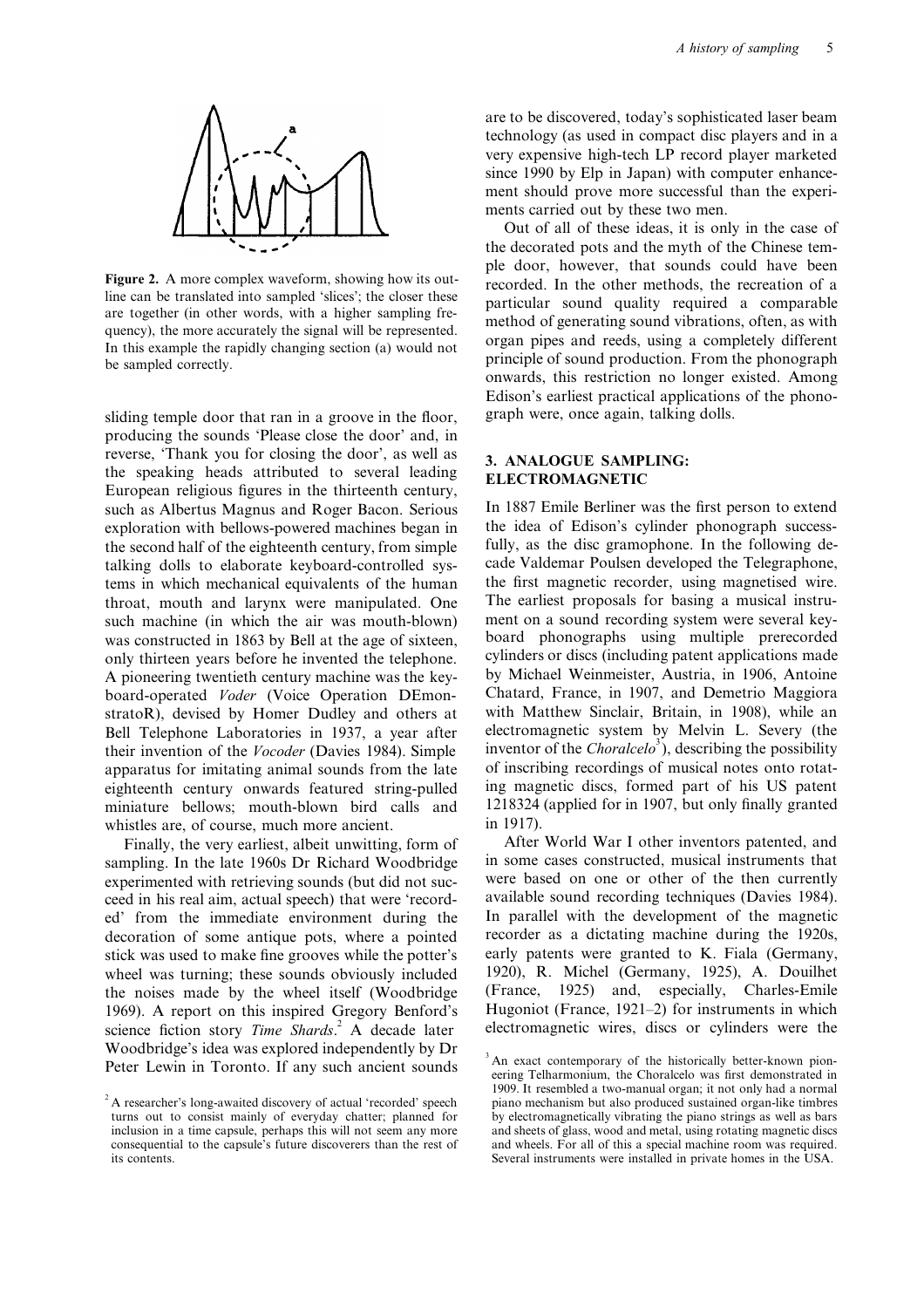recording media. Around 1930 A. Schmalz and Earle (a) L. Kent also explored such approaches, the latter with loops of metal ribbon, and in 1942 a young Cuban composer, Juan Blanco, proposed a *Multiorgan* based on wire loops, but could not afford the fee to patent it. Electrostatic discs containing sampled waveforms photo-etched from oscillograms were proposed in a British patent by Estell Scott (1937). Other similar patents were taken out up to at least 1950 (e.g. Graydon F. Illsey, for magnetic discs), but none of them led to an effective instrument. It was not until 1964 that a successful instrument based on the magnetic tape recording technology of the time was mar- (b) keted, which is normally considered to have been the first 'sampler': the *Mellotron*.

The problems that arose with early electromagnetic systems included the lack of an adequate frequency response, the difficulty of creating a magnetisable surface that was completely constant and the wear and tear produced by its contact with a playback head. Of these, only the latter affected musical instruments based on gramophone discs, but although these were explored in the late 1920s by J. B. Blossom, N. Banks-Cregier and others, they were nevertheless unsuccessful.

### **4. ANALOGUE SAMPLING: PHOTOELECTRIC**

The introduction of the optical film soundtrack for the sound film at the end of the 1920s added a powerful new recording medium in which many of the<br>problems described above were largely solved; the<br>sound is photoelectrically recorded on a narrow track<br>beside the visual images (figure 3(a)), and the fact that<br>it is visible analysed. Most of the photoelectric organs and track passes between a light beam and a photocell. (b) organ-like instruments from the late 1920s and 1930s Photoelectric tone-wheel (for the *Lichtton-Orgel*); each ring were based on the mechanism of a rotating disc that on the glass disc produces one of several different waveinterrupted the passage of a beam of light between its forms at a different frequency (the number of times the source and a photocell (already used by Hendrik van waveform is repeated in its ring). When the disc is rotated source and a photocell (already used by Hendrik van waveform is repeated in its ring). When the disc is rotated, der Biil in 1916 and envisaged in 1921 by Hugoniot) each ring varies the way in which a light beam affects a der Bijl in 1916 and envisaged in 1921 by Hugoniot), each ring thus avoiding the wear and tear of direct contact with photocell. the surface of the recording. Many of these systems used a principle derived from that of the siren, inter- files. These therefore produced synthesised and not rupting the light beam by a rotating opaque disc in sampled sounds. In the second method, visual repwhich holes or slits had been cut (sometimes in com-<br>resentations of sounds from existing musical instrubination with a static waveform mask); these do not ments, such as could be shown on a cathode ray tube, concern us here, but a few were based on transparent were photographed. (Existing photographic images glass or celluloid discs on which photographically that do not represent acoustic sources can also be derived waveforms were outlined (figure 3(b)). used, as in Guy Sherwin's short abstract films *Speed*

In the first, more common method, the waveforms moving images of railway tracks and the steps of a were initially drawn by hand and then photographed, metal staircase are also the source of the optical as in the work of Norman McLaren (Davies 1984); soundtrack.) some more experimental approaches even involved The difference between these two techniques does photographing letters of the alphabet and facial pro- not necessarily produce any great difference in the



Photoelectric tone-wheel (for the *Lichtton-Orgel*); each ring

These discs were created by one of two techniques. *and Sound* and *Musical Stairs* (both 1977), in which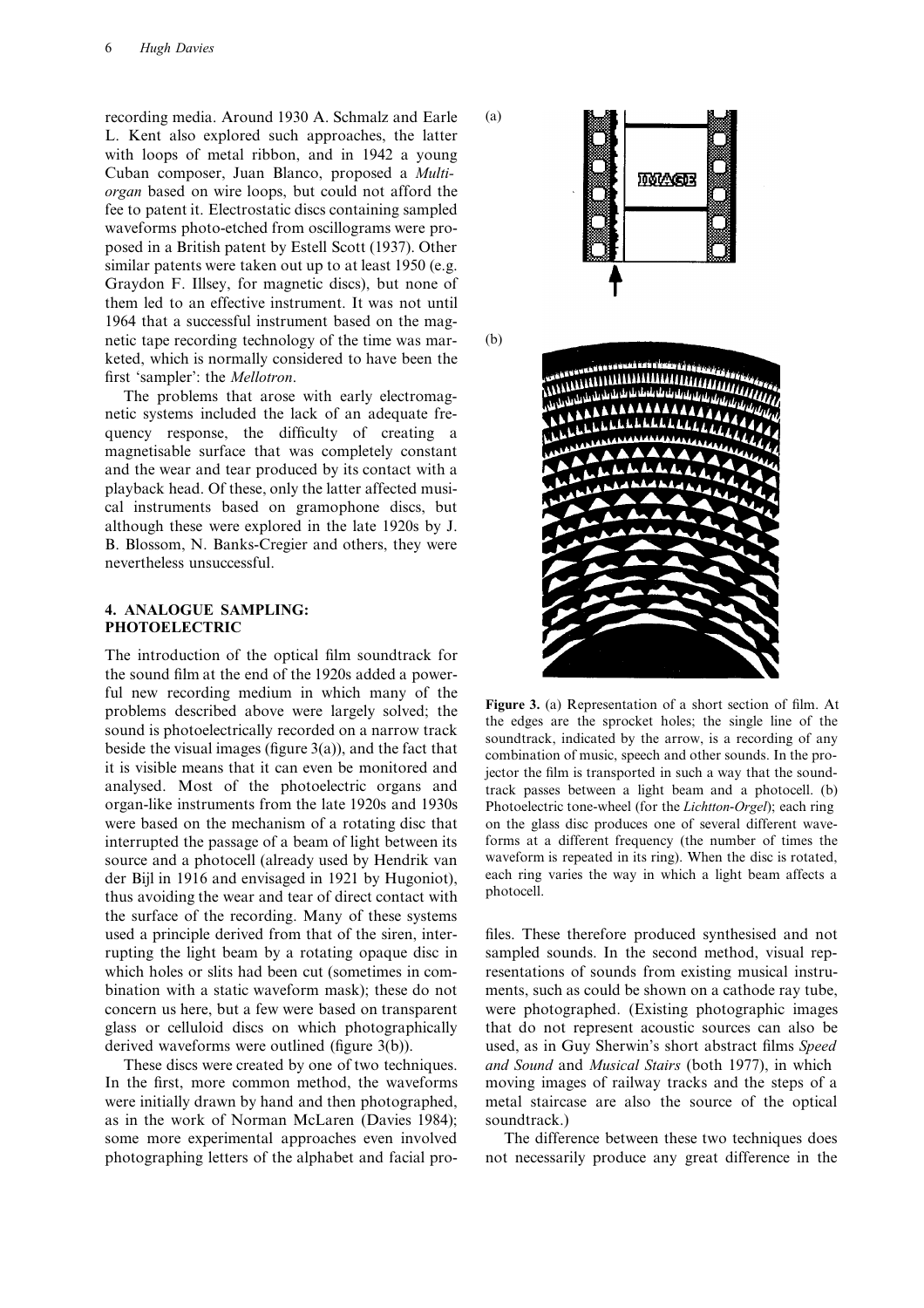resentation is copied by hand; it is comparable, in sequent tape-based compositions. For the first three today's terms, to the difference between a realistic years, however, this was carried out not with tape digitally synthesised imitation of an existing instru-<br>recorders but with the older disc apparatus. Just as ment and a sampled recording of the same instru- with the earliest Edison phonographs, machines were ment. Among the dozen or so photoelectric available both for recording sounds onto disc and for instruments invented in this period, at least three replaying (as well as mixing) them. A particular techinvolved sampled sounds (Rhea 1977, Davies 1984): nique devised by Schaeffer was the *sillon fermé*<br>these were the *Hardy–Goldthwaite organ* (New York, (closed or locked groove) in which – similar to the these were the *Hardy–Goldthwaite organ* (New York, (closed or locked groove) in which–similar to the c. 1930), Edwin Welte's *Lichtton-Orgel* (1934–6), with later tape loop–a short sound was recorded in a *c*. 1930), Edwin Welte's *Lichtton*-*Orgel* (1934–6), with later tape loop – a short sound was recorded in a discs that were mainly derived from recordings of groove that formed a complete circle rather than famous European pipe organs (Davies 1984), and – spiralling inwards. Schaeffer's diary for 1948 docufamous European pipe organs (Davies 1984), and –<br>mainly used for sound effects – the *Singing Keyboard* – ments the various stages that led him to this new mainly used for sound effects – the *Singing Keyboard* ments the various stages that led him to this new<br>(Frederick R. Sammis, Hollywood, c. 1936). The lat-<br>medium which were initially influenced by the tra-(Frederick R. Sammis, Hollywood, c. 1936). The lat-<br>ter was the closest to the *Mellotron*: a short length of<br>film with optical soundtrack was assigned to each key<br>an organ based on gramophone turntables (April

buted by another source to Max Markus in 1902),<br>which contained forty-eight parallel disc-like grooves, lations around this time (Tristram Cary, London,<br>one for each quarter hour over a twelve-hour period from 1947; Paul B one for each quarter hour over a twelve-hour period. It from 1947; Paul Boisselet, Paris, from 1948; Ray-<br>Telephone specking clocks were introduced in Rome Impact Chevreuille. Brussels, and Mauricio Kagel. Telephone speaking clocks were introduced in Rome mond Chevreuille, Brussels, and Mauricio Kagel, <br>in 1931 and in Paris in 1932 and may well have Buenos Aires, from 1950), but none of them matched in 1931 and in Paris in 1932, and may well have Buenos Aires, from 1950), but none of them matched<br>employed optical mechanisms, as was definitely the Schaeffer's sustained and developing compositional employed optical mechanisms, as was definitely the Schaeffer's sustained and developing compositional case with a machine built by the Swedish company activity in the medium. An unusual early example of case with a machine built by the Swedish company activity in the medium. An unusual early example of Ericsson in 1934. In the same period E. A. Speight a work that features treated prerecorded sounds that Ericsson in 1934. In the same period E. A. Speight and O. W. Gill constructed *TIM* (accessed by dialling are to be played back in synchronisation with live those three letters) for the British telephone system performers – possibly the first such work to be those three letters) for the British telephone system, which was introduced in London in 1936 and by 1939 written – is Daphne Oram's unperformed *Still Point* was in use in twelve more cities. It contained four (1950) for double orchestra, three prerecorded 78 rpm separate concentrically banded discs for different seg- discs (instrumental sounds) and live electronic treatments of the spoken message plus the three electronic ments of the type that could be carried out at any timing 'pips' ('At the third stroke it will be . . . pre- broadcasting station of the period. cisely: \* \* \*'). One of these machines has been restored and can be seen and heard in the Museum of Science and Industry in Birmingham, UK, while **6. THE TAPE RECORDER** the prototype for the Mk. II version (1954), with At the end of World War II a new tool had emerged, three such discs, is on display at the Science Museum which was to form the basis for the new era in elec-<br>tronic music: the magnetic tane recorder. Earlier

Schaeffer initiated the activity in *musique concrete* machine was soon marketed with great success. Its

resulting sound, especially if an accurate visual rep- that directly or indirectly influenced nearly all suband played back when that key was depressed. Two<br>
function in organ based on gramophone turntables (April<br>
further pionetes of photoelectric instruments of the 1948), even imagining himself, Hollywood style, sur-<br>
Pierre T

tronic music: the magnetic tape recorder. Earlier **5. MUSIQUE CONCRÈTE** face and electrical techniques (such as high frequency face and electrical techniques (such as high frequency In 1948 at the Paris radio station (RTF) Pierre bias) had been satisfactorily resolved, and the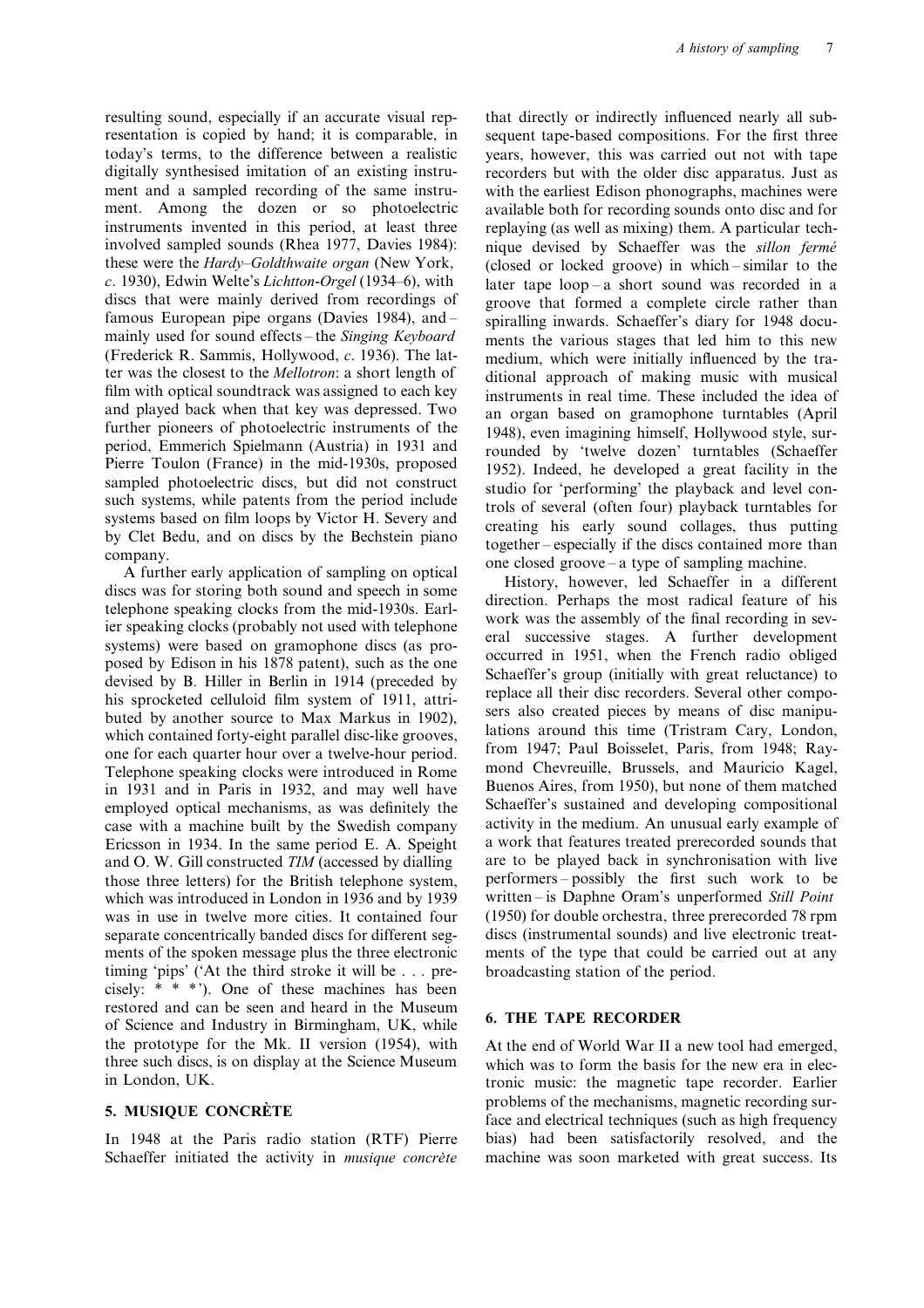earliest creative use, with less than ideal magnetised discs), marketed by the toy manufacturer Mattel as paper tape as the recording medium, appears to have a type of home organ, and its derivative the *Vako* been in film scores (including *Desde las nubes*, 1948) *Orchestron*. But while a few electromechanical instruby the American composer Jack Delano, working in ments managed to survive during the 1970s, by the Puerto Rico from 1946. Between around 1948 and early 1980s the advent of digital recording totally 1951 the tape recorder replaced all previous recording superseded all previous sound-generating systems in systems, such as gramophones and magnetic wire cost, capability and efficiency. An exception is the recorders, at radio stations in Europe and North work of musician Jacques Dudon, who since the mid-America. Very soon creative experimentation with 1980s has developed a series of unusual photoelectric the new medium began: electronic music studios were instruments, but his hand- and computer-drawn discs set up in several countries, some with specialised use the principle of the optical siren and are not forms of tape recorder. In 1953 in Paris, for example, samplers. where the group had transferred all their disc techniques to the new medium of tape, Schaeffer patented<br>the *Phonogène*, in which a loop of tape ran past a set 7. **DIGITAL SAMPLING** of twelve replay heads, any one of which could be The first digital sampling instruments appeared as engaged by means of a capstan with a different diam- long ago as 1971. These were electronic church eter, thus enabling the composer to transpose a sound organs manufactured by the Allen Organ Company to any semitone within an octave. Several Canadian in Pennsylvania. Like the Welte *Lichtton*-*Orgel* in the electronic music studios received models of Hugh Le 1930s, the samples were recorded from a wide range Caine's keyboard-controlled *Special Purpose Tape* of pipe organs, although in this case individual pipes *Recorder* or *Multi*-*Track* (1955), in which up to ten were transported to Pennsylvania or were specially stereo tapes or tape-loops could be individually commissioned from organ builders. Rocky Mount varied in speed. But even with two or three unmodi- Instruments, a subsidiary of Allen, developed this fied tape recorders a variety of imaginative trans- approach further with samples from theatre pipe formational techniques were possible by means of organs in the portable *RMI Keyboard Computer* carefully prepared short tape loops; used in different (1974), which was virtually a polyphonic synthesizer ways a loop could, regularly or irregularly, impose in which the waveforms were loaded from punched not only a rhythmic pattern but also vibrato, a computer cards (Carson 1995). These two instrudynamic outline or an envelope on a single sound ments were followed in 1979–80 by the first versions source. Such techniques were not restricted to of the *Fairlight CMI*, the *Synclavier* and the *Emu*musique concrète studios; they were also, for *lator*, all of which were capable of creating new example, a significant feature of the earliest work in samples. the electronic music studio at the WDR in Cologne. Digital sampling involves the assessment in terms Special-purpose tape recorders from the early 1950s of amplitude of the waveform of the sound to be include the *Heiss*–*Vollmer machine*, which permitted recorded, which is sampled in tiny slices at a rate norsuperimposition on a single machine (based on an mally between 15 kHz (for telephony) and 50 kHz. idea from the WDR studio), and the *Springer* Such an analysis is the exact reverse of digital syn*machine* (and its later derivative the *Tempophon*), in thesis (and thus closely related), whereby a sound is which a rotating head enabled *either* duration *or* assembled from a series of similar tiny slices and by pitch to be modified – rather than both a digital-to-analogue converter (figure 2). Since any

the tape recorder followed soon afterwards. In the contour, however complex, by means of a sequence 1960s the first successful sampling instrument, the of sampling slices is sufficient to establish not only its *Mellotron* (later, for legal reasons, manufactured as timbre but also its dynamic level. Given this relationthe *Novatron*), was based, much like the *Singing Key-* ship between sampling and digital synthesis, it is not *board*, on short lengths of magnetic tape (Davies too surprising to learn that the designers who 1984, Vail 1991, Elleridge 1993). Only small quantit- founded the Ensoniq company in the mid-1980s ies of its immediate predecessor, Harry Chamberlin's found that the digital synthesis chip they had devel-*Rhythmate* (1952 to *c*. 1980), were built, and neither oped for their first product was also ideal for samof its 1970s offspring (using eight-track tape car- pling. Thus they decided to launch the company with tridges), Dave Biro and Rick Wakeman's *Birotron* the highly successful *Mirage* keyboard sampler. and the *Bandmaster Powerhouse* rhythm machine, In the same period the manufacturers of the two was much more successful. Photoelectric sampling top-end computer-controlled digital synthesizers systems briefly emerged once again around 1970, with which were largely based on sampling, the *Fairlight*

simultaneously. Waveform can be plotted in terms of loudness vari-Commercial performance instruments based on ations vs time, a digital analysis or synthesis of its

the small *Optigan* (which used flexible 30 cm plastic *CMI* and the *Synclavier*, began to extend the digital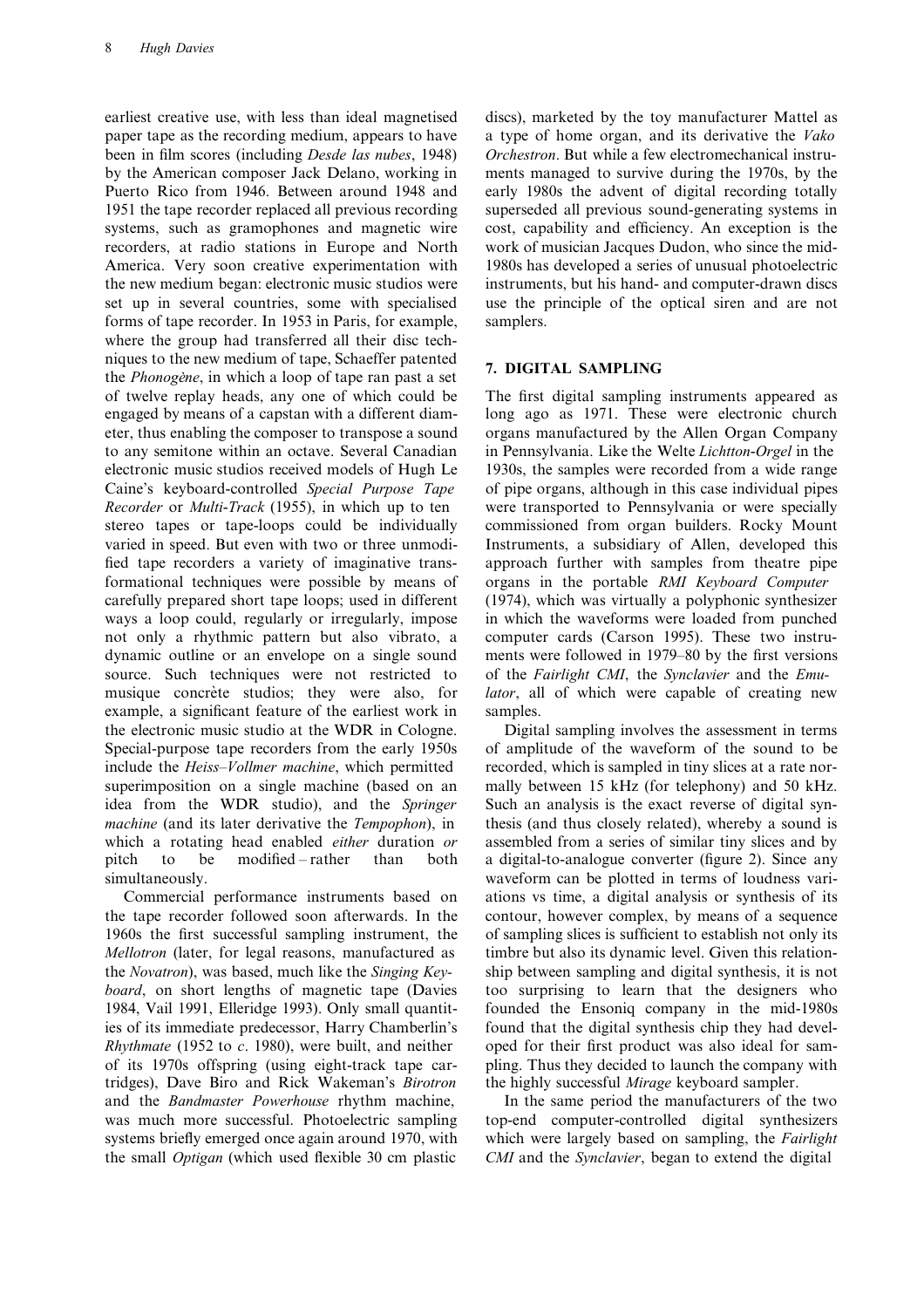storage capacities of the instruments substantially; in **8. EXPLORATIONS OF SAMPLING BY** the case of the *Fairlight* this necessitated a new model. **MUSICIANS**

dedicated instruments but also as an additional pieces of music, combining serious and popular music<br>method of generating more complex sounds. Since and including recordings of a Beethoven symphony method of generating more complex sounds. Since and including recordings of a Beethoven symphony<br>1988, synthesizers, electronic organs and pianos have alayed very fast and very slow) but did not result in 1988, synthesizers, electronic organs and pianos have played very fast and very slow), but did not result in increasingly featured both synthesised and sampled any compositions, except for three recorded studies sounds (or 'resynthesis', in which synthesised sounds are based on modified samples). These are sometimes mith and Ernst Toch in 1929–30.<br>
kept as separate groups of waveforms and sometimes John Cage composed several kept as separate groups of waveforms and sometimes John Cage composed several works that involve<br>more intimately fused. Thus, for example, Roland's gramophone records: an early tape composition more intimately fused. Thus, for example, Roland's gramophone records: an early tape composition *Linear Arithmetic* synthesis (as in the D-series of syn-<br>*Imaginary Landscape No* 5 (1951–2) which consists *Linear Arithmetic* synthesis (as in the D-series of syn-<br>the *Imaginary Landscape No. 5* (1951–2), which consists<br>the indextracts from any<br>the sizers) provides several choices that include mixing<br>of eight layers of precis synthesised sounds with PCM ones derived from combination of forty-two gramophone records, and samples and the two types ring-modulated together, while the sounds of some other recent instruments (1969) and part of the accompaniment for the singers are created by placing a sampled attack in front of a in *Europeras 3, 4* and *5* (1990–1), while in his *Imagin*synthesised body. By 1991 80 per cent of synthesizers *ary Landscape No. 1* (1939) test recordings containing were based on sampling/synthesis combinations, and constant and variable frequency oscillator sounds are with computing power greatly increasing and at the manipulated by hand. Various hand-held pointed same time becoming much cheaper, the distinction objects replace the gramophone stylus in part of between the two will soon become even more blurred. Mauricio Kagel's *Acustica* (1968–70). Other manipu-It is likely that samplers, which have to date stored lations of records occur in the rhythmic 'scratching' their samples on floppy disks, hard disks or CDs to adopted by disc jockeys in the 1970s, which is only be loaded into RAM (Random Access Memory) one of the wide range of transformation techniques when required, will soon access sounds in real time developed since 1979 by Christian Marclay for his directly from permanently running high-speed hard performances with multiple turntables (Cutler 1994). disks, CDs, or some future storage medium. Marclay often features composite discs assembled

1990s has been the growth of selections of sampled eered in an experimental manner in 1965 by Milan sounds on third-party commercially available CDs Knižák under the title *Broken Music* (his *Bossa Nova* and CD-ROMs, supplying a vast range of recordings *Suite* of 1990 is an excellent example of this). Such of many instruments and sounds (as well as rhythmic work was featured in a European touring exhibition patterns), including sample libraries created by well- *Broken Music* on the theme of the record as art object known musicians in rock and jazz, such as Keith (Block and Glasmeier 1989). More recent explorers Emerson, Giorgio Moroder, Miroslav Vitous and of scratching include David Shea, Martin Tétreault Hans Zimmer; a close parallel to this is the rapid and Philip Jeck (Dery 1992), whose *Vinyl Requiem* expansion of clip-art for computer graphics. Some of (1993) is performed by three people with more than the sample compilations that are devoted to analogue 200 vintage record players. the sample compilations that are devoted to analogue electronic instruments include a few *Mellotron*<br>samples, while in 1994 the Mellotron Archives pro-<br>duced the first CD-ROM devoted entirely to this<br>a German musicological institute, who refused them, after which early type of sampler (Kean 1994). their owner almost certainly threw them away!

They targeted their systems not so much at musicians<br>but at the commercial recording industry, as 'tapeless<br>studios' – thus the relationship between recording sys-<br>tems and musical instruments based on the same<br>of prerecor any compositions, except for three recorded studies (now unfortunately lost<sup>4</sup>) produced by Paul Hinde-

of eight layers of precisely timed extracts from any live performance in  $33\frac{1}{3}$  for twelve gramophones A new area of the popular music industry in the from different fragments, an approach that was pion-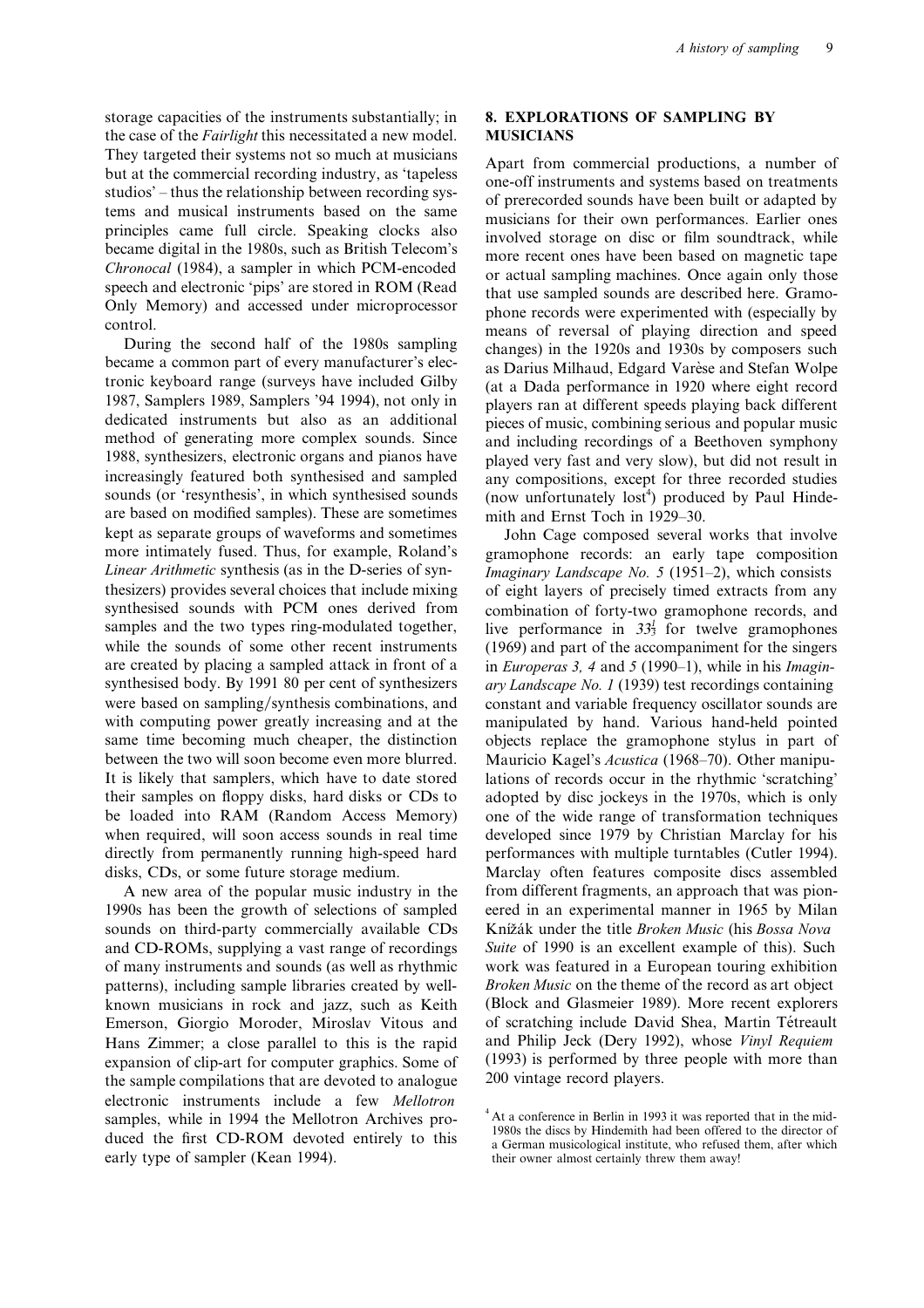first sound collage recordings, created in the late Oswald, the undistributed CDs and master copies of 1920s in Germany in particular. Hindemith and whose 1989 'not for sale' *Plunderphonic* were handed Toch's *Grammophonmusik* studies, based on instru- over to be destroyed in order to avoid litigation, mental and vocal recordings, were mentioned earlier. especially because it not only based one track on a After the introduction of the film soundtrack for the song recorded by Michael Jackson, but also featured 'talkies' in the late 1920s, a number of film makers on the cover the singer's face collaged onto a naked used the soundtrack on its own, without visuals, female body (Oswald 1990, Cutler 1994). With supbecause it was the only existing longer duration port from various musicians and publishers Oswald recording medium (compared with the 3–4 minutes has continued his sophisticated work in this vein of one side of a 78 rpm disc), and one that could (begun around 1975), including a CD to celebrate the easily be cut and spliced. Only two of these survive: fortieth anniversary of the record company Elektra Fritz Walter Bischoff's *Hallo! Hier Welle Erdball* and based on recordings by its own artists (1990) and Walter Ruttmann's better-known *Weekend*, *which Grayfolded* (1994), based on fifty-one live performevokes life in Berlin through intercutting words, ances of a song by the Grateful Dead, who had given music, sounds and noises. Film music during the him free access to their personal archive. 1930s, especially in France, featured various treat- Live manipulations of prerecorded magnetic tape ments of sound recordings – similar to those men- in the manner of playing a musical instrument have tioned with gramophone records, and probably been explored by a number of musicians since 1960, created with discs before being transferred to making particular use of the fact that the tape can be celluloid – by composers such as Yves Baudrier, played forwards or backwards. Short lengths of tape Arthur Honegger and Maurice Jaubert (Davies provide the sound sources in Laurie Anderson's *Tape* 1968). Often an eerie quality was added to the sound *Bow Violin* (1977), replacing the hairs on her violin by writing out and recording the music in reverse, bow, on which they are drawn past a replay head then playing the recording backwards, as Jaubert did mounted on the violin. A similar system was used in for the cortege-like slow motion pillow fight in *Zéro* an early instrument by Michel Waisvisz, where *de conduite* (1933). lengths of tape are pulled backwards and forwards

that of quotation from pre-existing music, usually by shorter prerecorded tape fragments were glued to flat other composers, just as in instrumental and vocal surfaces and played back by a hand-held replay head works from every type of music in the second half of in Nam June Paik's *Fluxusobjekt* (1962), Jon Hassell's the twentieth century. More acute problems of copy- *Map* (1967–8) and his quartet *Superball* (1969), and right and plagiarism can be caused, however, because Akio Suzuki's more recent *Lateral Thinking Instru*of its employment of actual recordings (thus involv- *ment*; in the two later examples, strips of tape are ing performers and their record companies in lined up parallel to each other to form a twoaddition to composers), especially where the quoted dimensional rectangular block that can be played extracts are of more than a couple of seconds in back from any direction. Dick Raaijmakers' *Der* length, and thus potentially recognisable. Among the *Leiermann* (1991) features a complete recording of best known early work in this vein is James Tenney's Schubert's song of that name, about an organ *Collage No. 1* ('*Blue Suede*') (1961), which is based grinder, played back on a converted reel-to-reel tape entirely on Elvis Presley's recording of *Blue Suede* recorder on which the tape is spooled through the *Shoes*. Around 1970 a Californian composer lost a heads rather unsteadily by turning a crank-handle.<br>
court case brought against him by two of the leading Commercial digital samplers are now used in the court case brought against him by two of the leading electronic music composers in New York for the performance of a variety of contemporary compounauthorised use in one of his tape works of extracts sitions, in particular in the work of François-Bernard from their own music. With the advent of digital sam-<br>Mâche since 1986, including *Tempora* (1988) for three plers in the 1980s this became common among record samplers, and in recent works by Michel Waisvisz, producers in popular music, where it was considered beginning with *The Archaic Symphony* (1987); the worth 'stealing' even a single sound such as a bass sophistication of his control system 'The Hands', worth 'stealing' even a single sound, such as a bass drum, from another record (legend has it that one developed since the early 1980s, has also permitted record producer sampled someone else's bass drum him in *The Voice Catcher from Steim* (1994) to prosound only to find that it had in turn been previously cess in real time sounds recorded from members of sampled from an earlier recording of his own). The an audience in less formal situations. Samplers have

Such an approach already characterised the very music has been the work of the Canadian John

One area within taped electronic music has been by hand past a replay head mounted on a stand. Even

most interesting example in recent experimental also not been immune to unusual explorations by composers. Sophisticated performance controls of <sup>5</sup> A CD 'single' of *Weekend* was issued in 1994 on Metamkine cheap samplers with limited capabilities, such as MKCD010 (France). those built into effects pedals for live performance